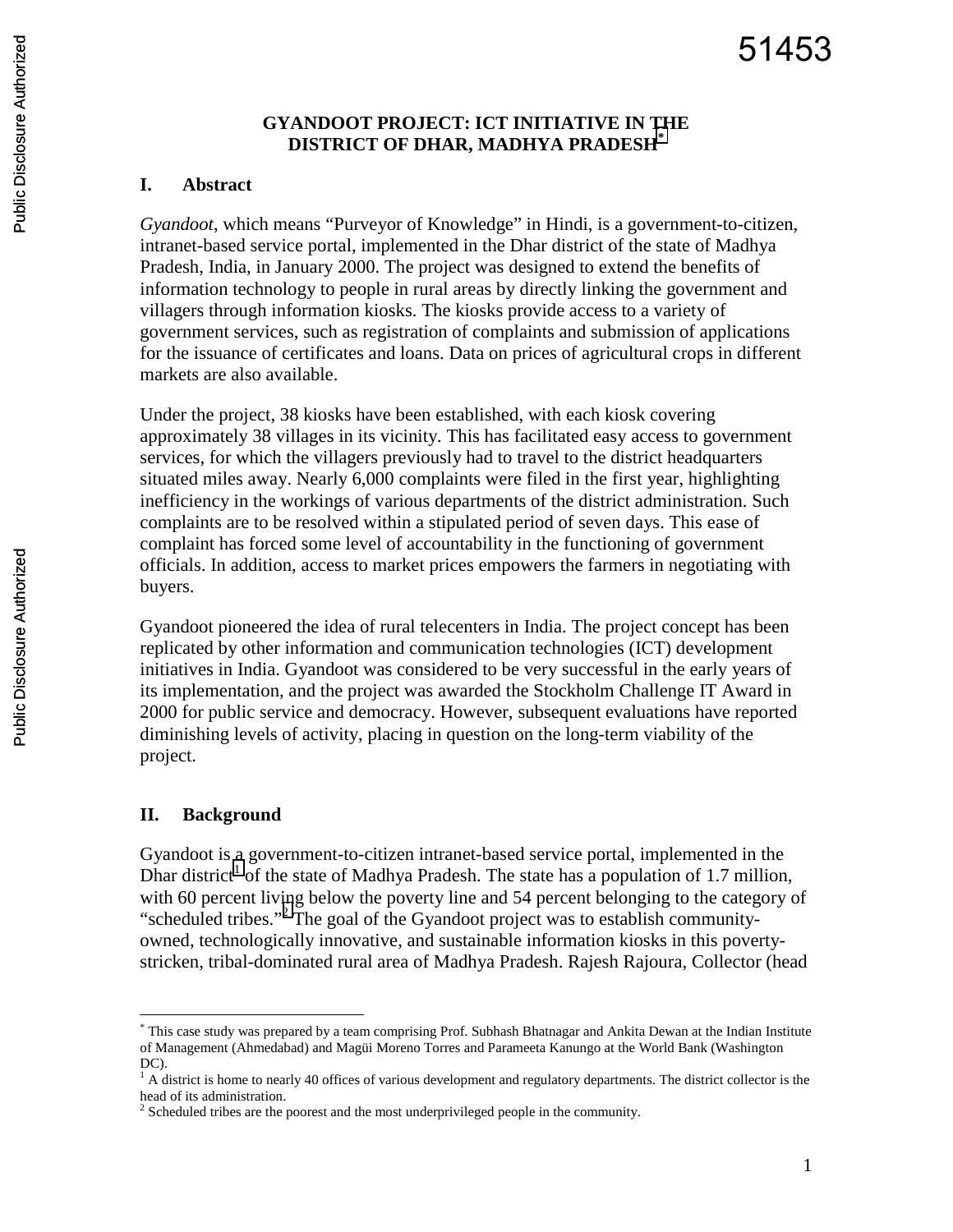of the administration) of Dhar, and Amit Aggarwal, CEO of the district *panchayat* (local government), conceptualized the project in November 1999.

Gyandoot was launched on January 1, 2000, with the establishment of a low-cost intranet connecting a server at the district headquarters with 20 government-owned information kiosks in five blocks of the district. Subsequently, 17 privately owned kiosks were added.

Each information kiosk or *soochanalaya* consists of a computer, a modem, a printer, an uninterruptable power supply (UPS) system which includes a backup battery in case of a loss of electricity, furniture, and stationery. These kiosks are located in government buildings or at prominent locations, such as markets, or along the main roads. The central hub is located in the district administrative headquarters at the collectorate. The information on the portal is in the local language, Hindi. Each kiosk provides services to 10 to 15 *gram panchayats* (village councils) covering 20 to 30 villages and a population of 20,000 to 30,000 people. The kiosks enable villagers to apply for different government services and file complaints online by sending e-mails in Hindi to the district headquarters. E-mails received by the official at the district headquarters (complaints and applications) are forwarded "by hand" to the concerned departments. These transactions are handled manually because most of the departments that need to act on the applications and complaints have not been computerized.

Some of the services offered include information on agricultural crop prices, online registration of applications for obtaining copies of land records, an online public grievance system, and a village auction site. Application processing for driving licenses and access to the secondary and higher secondary board examination results were added after one year of project implementation. Privately owned kiosks have added services such as telephone booths, photocopying, horoscope services, and computer training

The owner of the kiosk, known as a *soochak*, is selected from three nominees proposed by the local community. The district council provides training to these nominees. At the end of the training, the best trainee is chosen as the soochak. Soochaks are mostly young and educated, and they work more as entrepreneurs than employees. Soochaks are not entitled to receive any salary and are expected to bear the costs of stationery and telephones. Their income comes from a fee of Rs 10–15 charged for different types of services provided to the citizens at the kiosks. Ten percent of the income from the kiosk is to be paid to the district councils. A license fee of Rs 5,000 per year is paid by the soochaks of the privately owned kiosks. The district council pays the license fee of the government-owned kiosks.

A nonprofit institution has been set up to manage the project. The National Informatics Center provides technical support and guidance in system maintenance and software development.<sup>3</sup> The funds for the Gyandoot network have come from several sources. The kiosks have been set up through private funding, supplemented with loans provided by public institutions. The networking infrastructure was built entirely by government funds. Private foundations have now come forward to fund expansion of the network.

<sup>&</sup>lt;sup>3</sup> The National Informatics Center is a department of the federal government with units at the state and district levels. It develops and implements IT solutions for different departments of the government. URL: <http://home.nic.in>.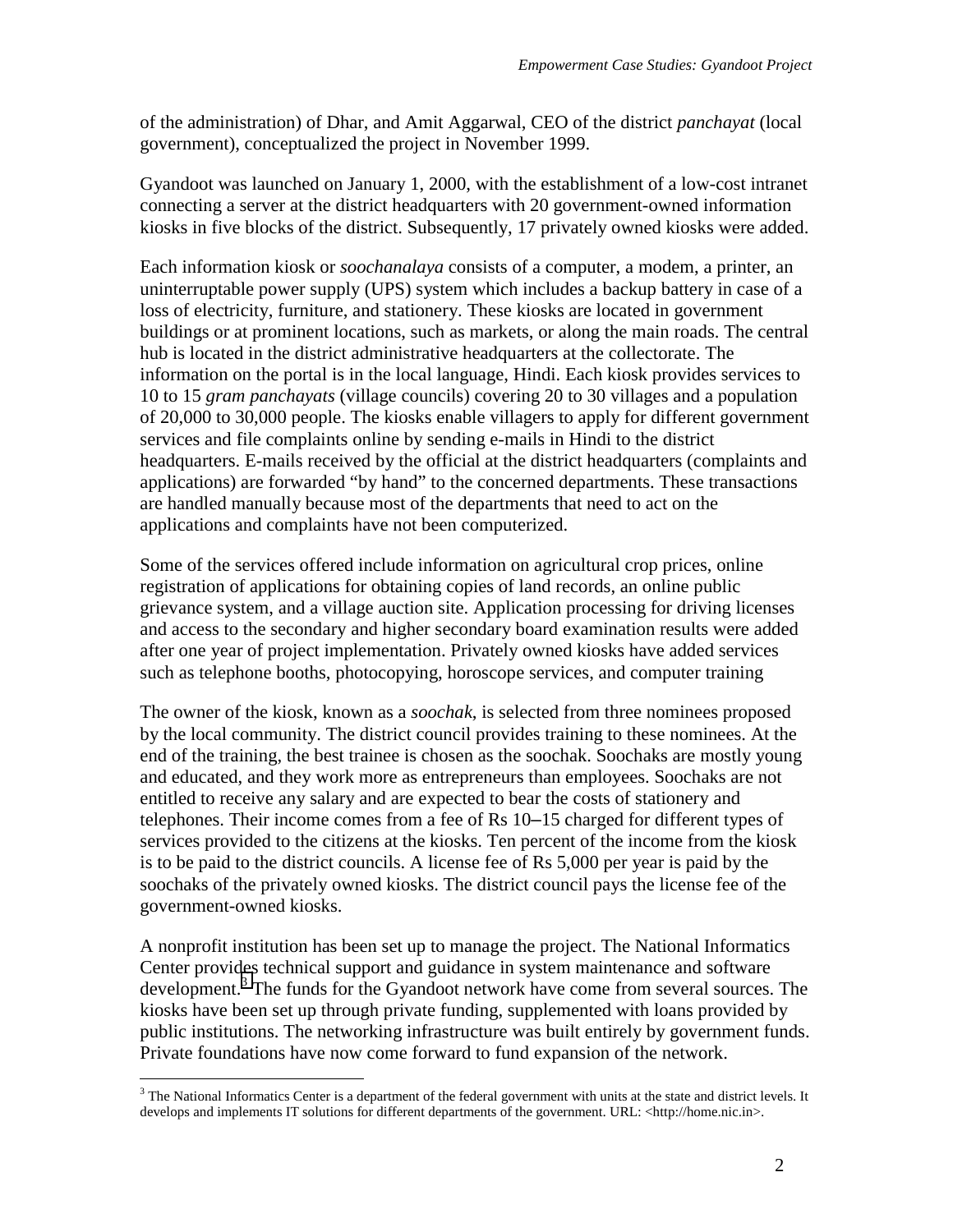# **III. Impact/Results**

The project has established itself in more than 600 villages, covering 9 out of 13 development blocks in the district of Dhar. Moderate activity levels were reported in the very first year of the project operation. For example, more than 6,000 e-mail complaints pertaining to income and caste certificates, pending pension amounts, and drinking water shortages were lodged through these kiosks. Villagers who used the Gyandoot kiosks saved time and the cost of travel to the district headquarters to obtain documents and services from the government. To file complaints or submit an application, villagers might have to spend Rs 25–35 (nearly one day's wages) to go to district headquarters (which could be up to 100 miles away), and would also suffer a loss of wages or other earnings for the day. Often, a single trip may not be sufficient to get the task done.

In an evaluation of the Gyandoot project, 50 percent of the users interviewed perceived that, through Gyandoot, there was less harassment from government officials. The villagers had quicker access to government officials than before, their requests were given due priority, follow-up work on pending issues was initialized quickly, and there was a feeling among users that the corruption level had gone down.<sup>4</sup>

Gyandoot worked as a catalyst for improving computer awareness in rural areas of the district. Private computer training institutions were set up in the region. About 120 rural youth were trained in soochanalayas. Computer clubs were established in various high schools, and students were taken for study tours to the nearest soochanalayas.

Impressed by the early success of Gyandoot, a member of parliament has allocated Rs 2,500,000 to develop a new model of e-education by setting up information kiosks in 30 schools. After recognizing the increased awareness about computers and IT in the district, the Indira Gandhi National Open University (IGNOU) has opened a study center for undergraduate and postgraduate courses on computer applications in its distance education program. The government of Madhya Pradesh has instituted an annual Gyandoot cash award of Rs 200,000 (US\$ 4,320) for the project that best takes IT to the state's poor.

# **IV. Key Elements of Empowerment**

# *Information*

The Gyandoot project has been instrumental in providing timely and easy information access to villagers living in many remote and isolated rural areas of the district of Dhar. Updated information regarding the public food distribution system (availability of subsidized food grains to poor families), lists of families below the poverty line, beneficiaries of social security pensions, beneficiaries of rural development schemes, information regarding government grants given to village committees, and other subjects

 4 Center for e-Governance, IIM (Indian Institute of Management), Ahmedabad. In an evaluation study conducted in April 2002, 32 users were interviewed.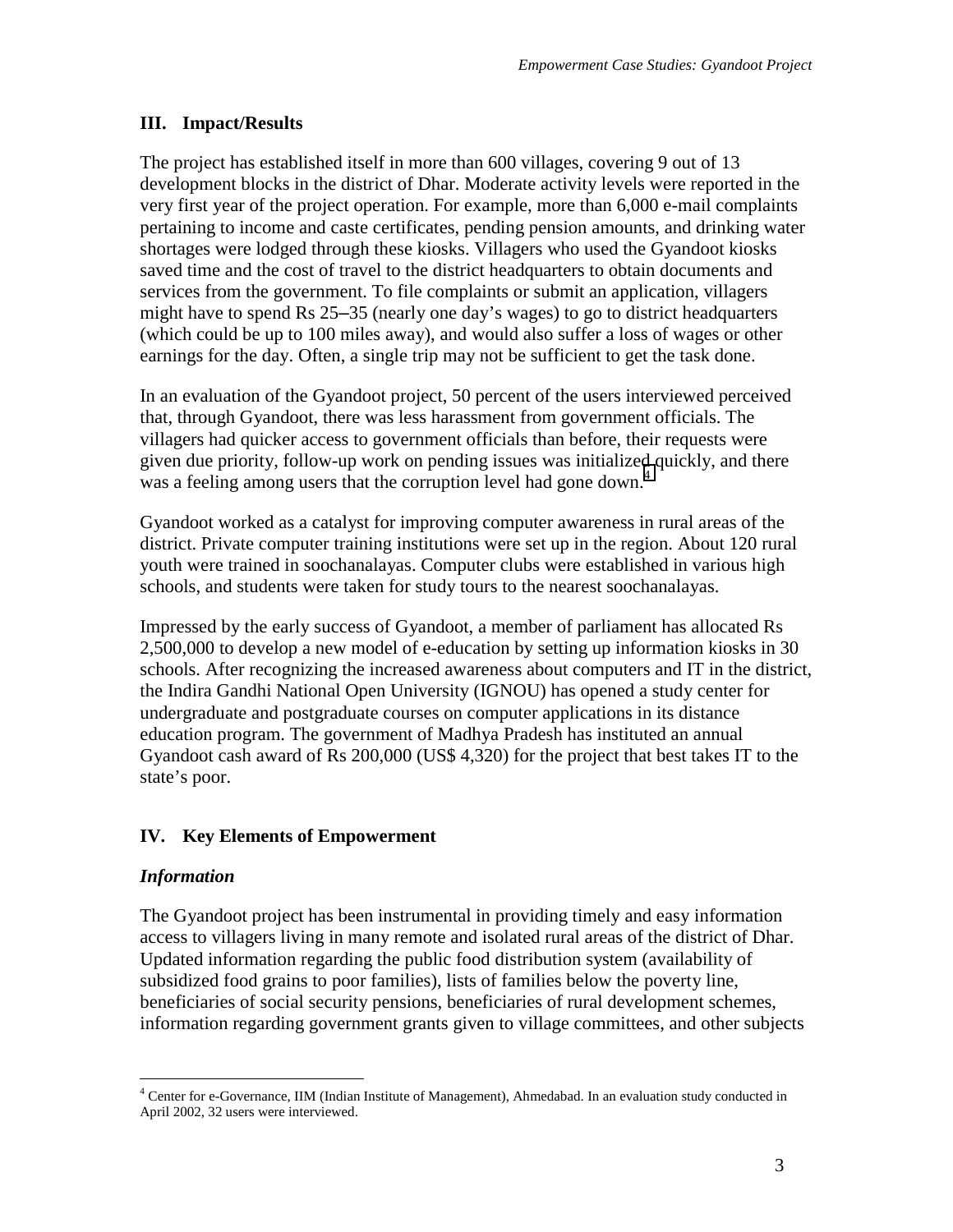of interest to villagers is available on the intranet. Information on crop prices has enabled farmers to obtain better deals for their produce.

#### **Box 1: Information on Crop Prices Get Farmers a Better Deal**

The local traders of the Bagadi village quoted a price of Rs 300 a quintal (a hundredweight or 100 kilograms) to farmers for their potato crop. Through the kiosk, the farmers could find out the price in a particular market that was 100 miles away was Rs 400 a quintal. The farmers sold the crop in that distant market and earned an additional profit of Rs 100 a quintal. In another case, farmers had taken their produce 40 miles to Mumbai, in order to take advantage of prices for garlic and wheat that were 40 percent higher.

#### *Inclusion/Participation*

The design phase of the project involved active participation of the district residents. Project meetings were held with the villagers to gather their input. Among the concerns highlighted at the meetings was the absence of information about prevailing auction center prices for agricultural products. The selection of services offered on the portal was a result of this interactive exercise.

Although no formal and systematic mechanisms for user feedback were incorporated in the design of the Gyandoot service, kiosk owners and a few aware users often voiced to the authorities user demand for more services. Subsequently, a few more services were introduced through Gyandoot, such as driving licenses, e-education, and the ordering of organic manure. There also have been demands to increase the types of complaints covered in the complaint module by including those about all government departments.<sup>5</sup>

# *Accountability*

1

The availability of certain kinds of information in the public domain, such as lists of families below the poverty line who can avail themselves of subsidized inputs from government, brings about greater accountability. Citizens can raise objections about the inclusion or exclusion of names. Complaints against poor services are expected to be addressed within a period of 7–10 days. If the grievances are not responded to within this time limit, the collector can summon the officials concerned for an explanation. This has enforced some level of accountability for public officials. Several anecdotes have been documented in which villagers were able to file a complaint against an inefficient delivery of service and get a quick redress of the complaint.

 $<sup>5</sup>$  Under the present grievance redress system, complaints can be made on: drinking water, scholarship sanctions or</sup> disbursements, the quality of seed or fertilizer, employee establishment matters, queries, the functioning of schools, the public distribution system, beneficiary-oriented schemes, or the functioning of village committees. See the 2002 evaluation study conducted by Anwar Jafri, Amitabh Dongre, V.N. Tripathi, Aparajita Aggarwal, and Shashi Shrivastava of the Overseas Development Institute, London.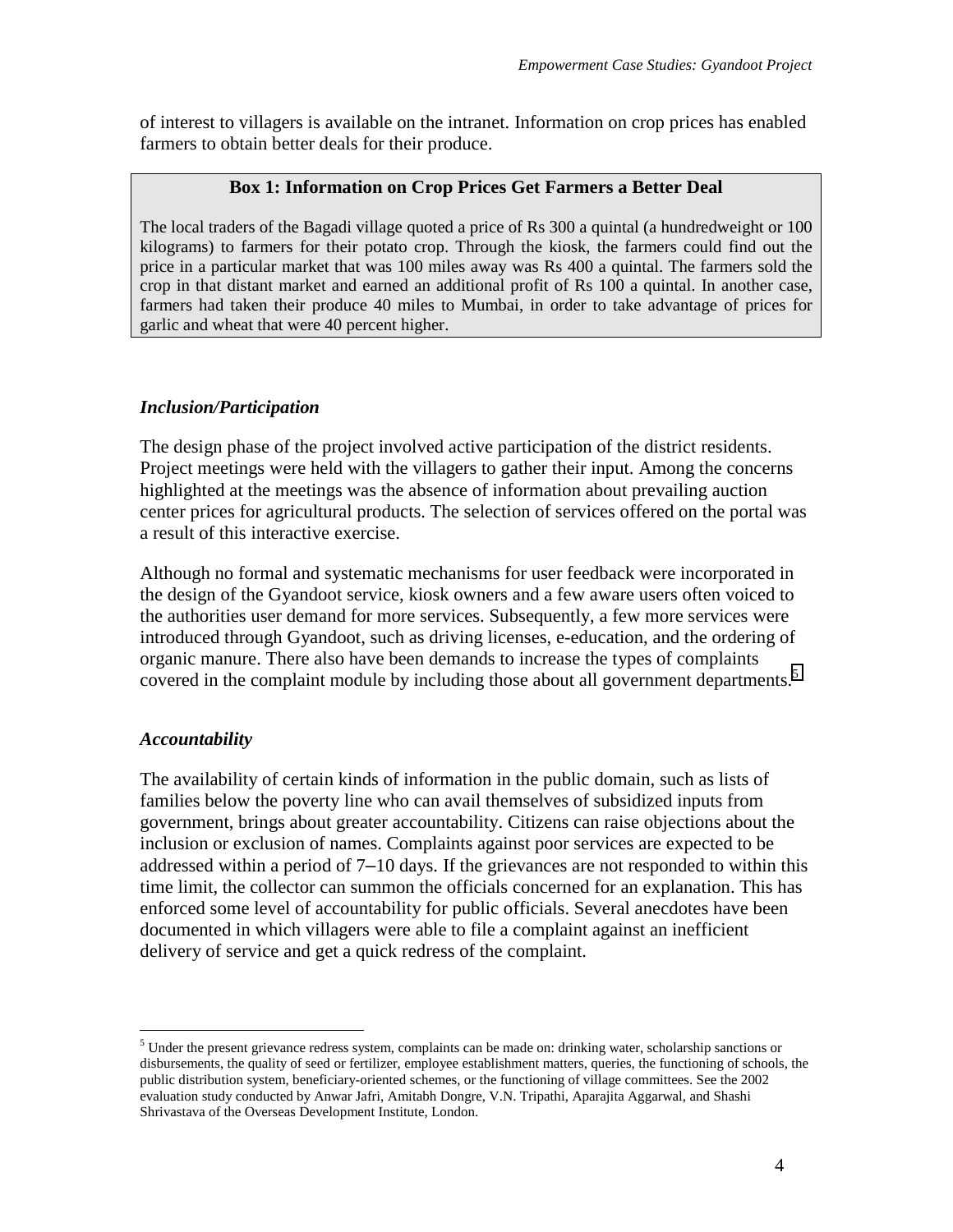#### **Box 2: The Redress System Online**

- In Premnagar, Dhar, Rami Bai, a destitute 87-year-old widow and two neighbors had not received their monthly pension of Rs 150 for four months. After they sent a complaint through a kiosk, a team of officials showed up at the village the next day to resolve the matter. The officials discovered that 47 other villagers shared the same plight.
- A complaint costing Rs 10 brought drinking water to a tribal hamlet of 39 households. The villagers' previous complaint to local authorities had not yielded results for six months. To the surprise of the villagers, their complaint filed through the kiosk brought a handpump mechanic to the hamlet within two days, and he repaired the handpump within three hours. Now, the person who fixes the handpump is more responsive, because of the fear that a complaint may be made directly to the collector.

#### **V. Issues and Lessons**

#### *Challenges*

 $\overline{a}$ 

Although a rural telecenter project such as Gyandoot has the potential to significantly empower the rural population, the actual impact has been somewhat limited for several reasons discussed below.

The kiosks have been made economically nonviable, because infrastructure bottlenecks, such as slow and unreliable dial-up connectivity and an irregular power supply (a sixhour power cut is a regular occurrence), have forced additional investments in power backup. Often, the availability of electrical power determines the times during which the soochanalaya can be opened.

The number of users has diminished significantly in the third year of the project. The initial team of district officers who conceived the idea and implemented it enthusiastically was transferred out. Subsequently, various departments in the district headquarters slowly reverted to their unresponsive attitude to citizens' requests for services and complaints. A recent evaluation study reported that the grievance redress system, which was very popular initially, leaves 90 percent of the users dissatisfied in terms of response time as well as corrective action. $6$ 

The dwindling turnout of users has prompted the privately owned kiosk owners to offer additional services such as computer training, photocopying, and public telephones to make up for the loss of revenue. To the extent that these owners focus on more lucrative services, they do not pay as much attention to villagers who seek the traditional Gyandoot services.

Awareness levels about the Gyandoot system remain relatively low among the villagers, especially among poor and illiterate laborers, in spite of significant media attention and

<sup>&</sup>lt;sup>6</sup> Evaluation study conducted by the Center for e-Governance, IIM Ahmedabad.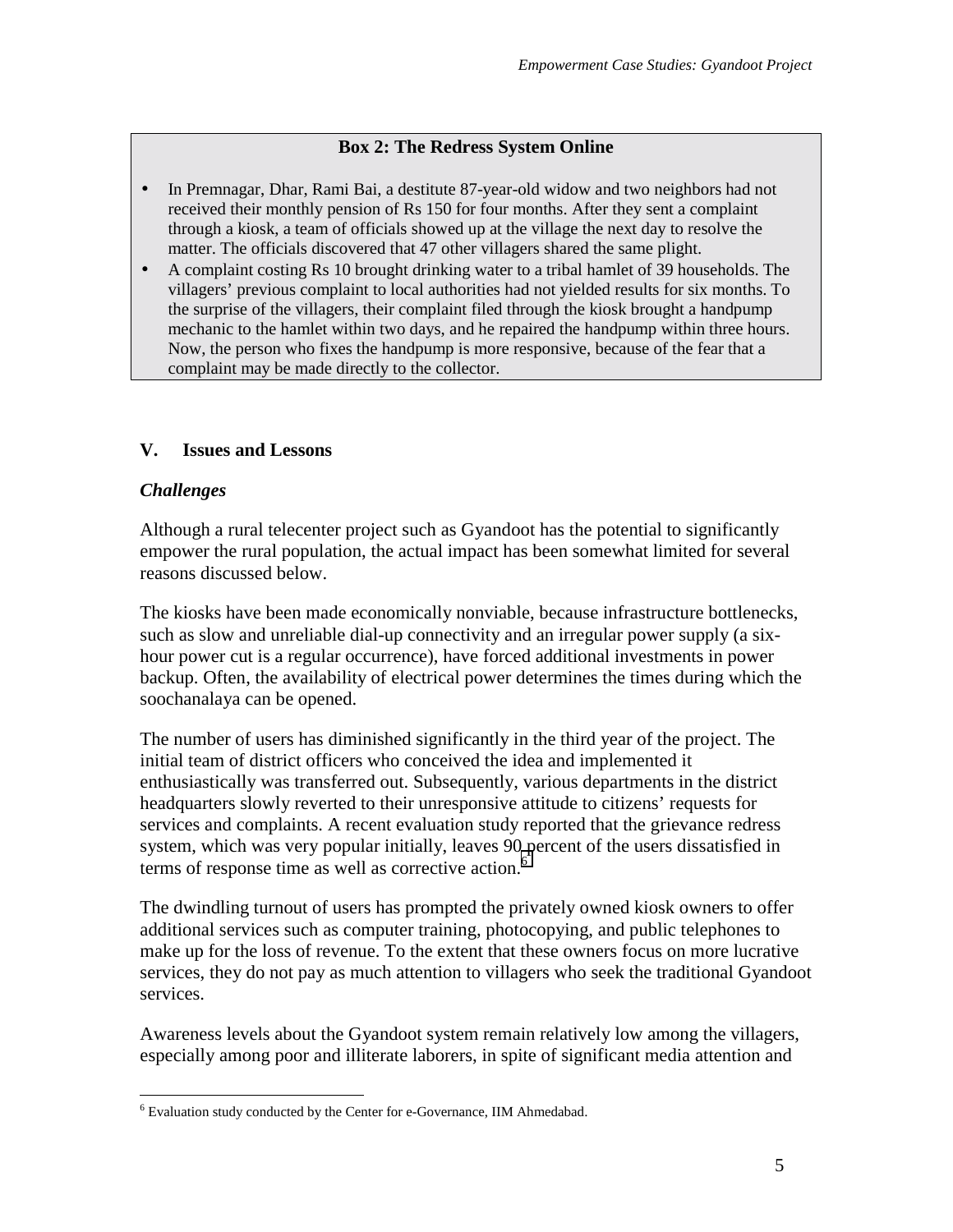publicity. An evaluation study indicated that (1) nearly 60 percent of nonusers did not use Gyandoot, because they felt that there was no need to do so; (2) 35 percent were not aware of what Gyandoot had to offer; and (3) 3 percent had heard negative reports about  $it.<sup>7</sup>$ 

#### *Key Factors for Success*

Perhaps it is early to judge the viability of the Gyandoot system, since ramping up usage in rural areas takes time. An important lesson learned is that building awareness and improving the usage patterns of ICT applications in rural areas may take much more time than anticipated by a project team. This holds true especially when the value proposition for the citizen is weak, as in the case of Gyandoot, in which only one part of the entire process (filing an application) has been improved.

To become more responsive, the departments at the district level (responsible for the processing of complaints and application forms) need to be computerized and significantly reengineered in terms of having a built-in software application that processes and monitors the progress of applications or complaints received. The roles and responsibilities of government officers need to be clearly demarcated. In each department, IT enthusiasts could be identified who could be responsible for a complete end-to-end delivery of a service to the citizen.

There is a high level of gender inequality in the usage pattern of the information kiosks. Out of 40 users interviewed in a survey, only 3 were women.<sup>8</sup> The low number of women users can be attributed to the social structure of Dhar, which confines women to their homes and does not encourage their participation in business or public affairs. The inclusion of services that benefit women users, such as information on health care and childcare, could have encouraged more women to avail themselves of Gyandoot services. This disparity points to the need to include gender concerns during the design phase of the project.

The few experiments that were designed to bring women into the kiosks need to be replicated more often. For example, a competition to select the healthiest child was conducted online. On the day of the competition, mothers brought their children of one to three years of age to the kiosks and provided all the pertinent data online to the district headquarters. Selection of the healthiest child was made on the basis of the data received from all the kiosks, and the results were announced through the intranet.<sup>9</sup>

Given the weak demand for existing services, a new service is needed with broad and strong appeal that could attract a large number of farmers to the kiosks, such as the issuance of certificates of land title to farmers, as was done in Bhoomi in Karnataka. Merely receiving an application for the issue of land title (leaving the rest of the process

 $\overline{a}$ 

 $7$  Jafri and others (2002).

<sup>&</sup>lt;sup>8</sup> Jafri and others (2002).

<sup>9</sup> Prakash Naveen, "Evaluating the Impacts of the Gyandoot Project," *Regional Development Dialog*, Volume 24, Autumn 2002 (United Nations Center for Regional Development).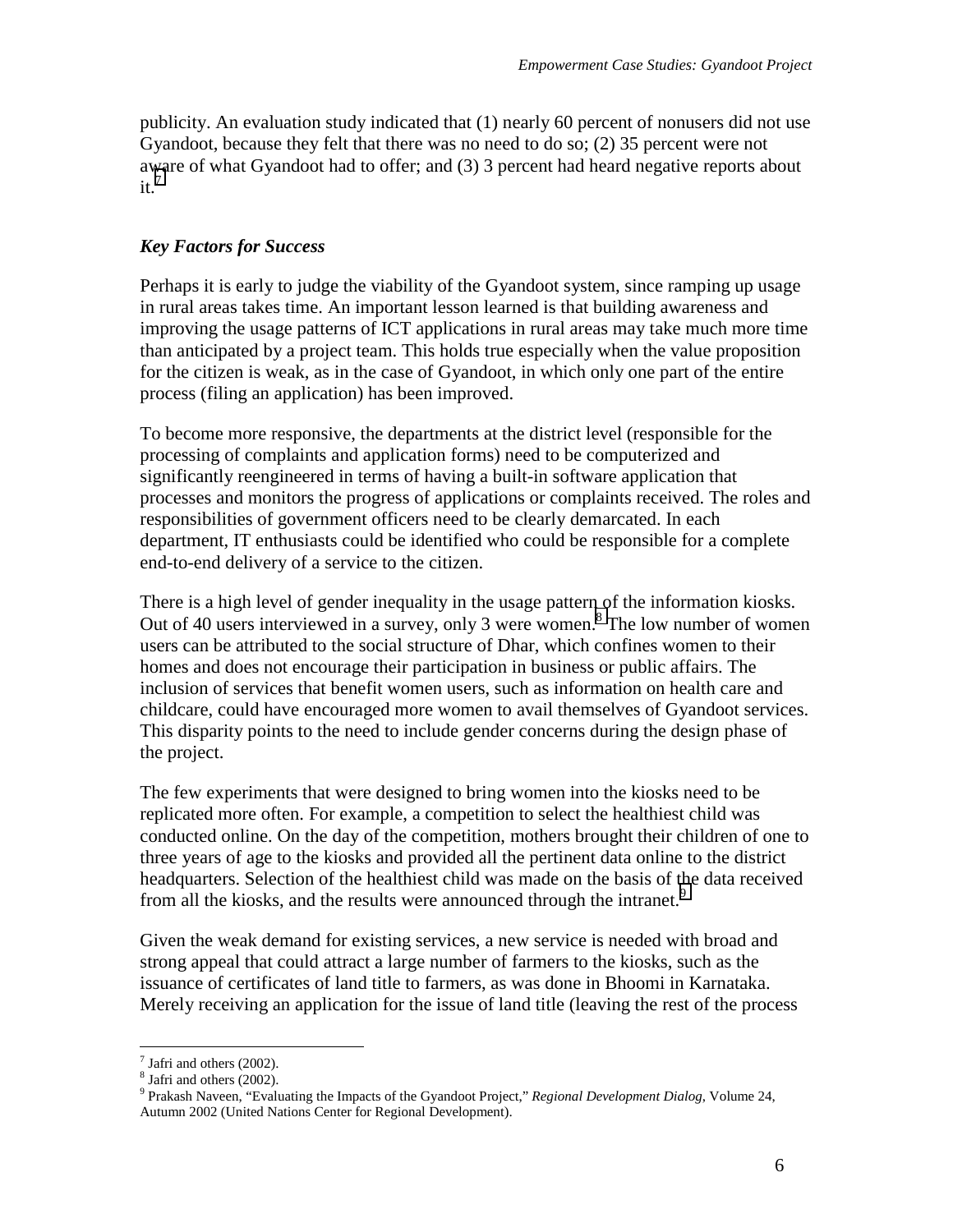manual and corruption-prone as is done in Gyandoot currently) does not offer adequate value to farmers.

# *Outlook*

Even at locations where Gyandoot kiosks are functioning well with motivated soochaks, empowerment outcomes have been limited to the *individual* level. Farmers have gained better bargains from buyers and have been able to redress complaints and expand their opportunities through government programs. However, improved communication with the government has not brought communities together to participate in the development process.

One reason for this is that the promoters have seen the information kiosks only as a mechanism for delivering services efficiently. Increasing the participation of the community in the political or development process was not seen as one of the objectives.

Empowerment should become the focus of the next stage in the evolution of the project. After fixing the problems of infrastructure at kiosks and automation of departments at the district level to ensure quicker service delivery, the scope of the program can be widened to publish data on development plans and their implementation. Partnerships can be built with grassroots organizations to encourage feedback on development plans and systems. Also, linkages can be built with programs of decentralization, such as communitysponsored rural schools in which the process of community participation can be facilitated through Gyandoot kiosks.

# **VI. Further Information: References and World Wide Web Resources**

Center for e-Governance, Indian Institute of Management. 2001. "An Evaluation of Gyandoot. Ahmedabad." URL: <http://www1.worldbank.org/publicsector/bnpp/Gyandoot.PDF>.

Info-Change: IT and Development. "Netsurfing in a Dhar Village: An Intranet Network Brings the Administration Closer to Village India." URL: <http://www.infochangeindia.org/ItanddIstory.jsp?recordno=183&section\_idv=9>.

Jafri, Anwar, Amithabh Dongre, V.N. Tripathi, Aparajita Aggarwal, Shashi Shrivastava. 2002. "Information Communication Technology and Governance: The Gyandoot Experiment in Dhar District of Madhya Pradesh, India." London: Overseas Development Institute. URL: <http://www.odi.org.uk/publications/working\_papers/wp160.pdf>.

Madhya Pradesh Agency for Promotion of Information Technology. URL: <http://www.mapit.gov.in/GDhome.htm>.

Naveen, Prakash. 2002. "Evaluating the Impacts of the Gyandoot Project." *Regional Development Dialog* 24 (Autumn). United Nations Center for Regional Development.